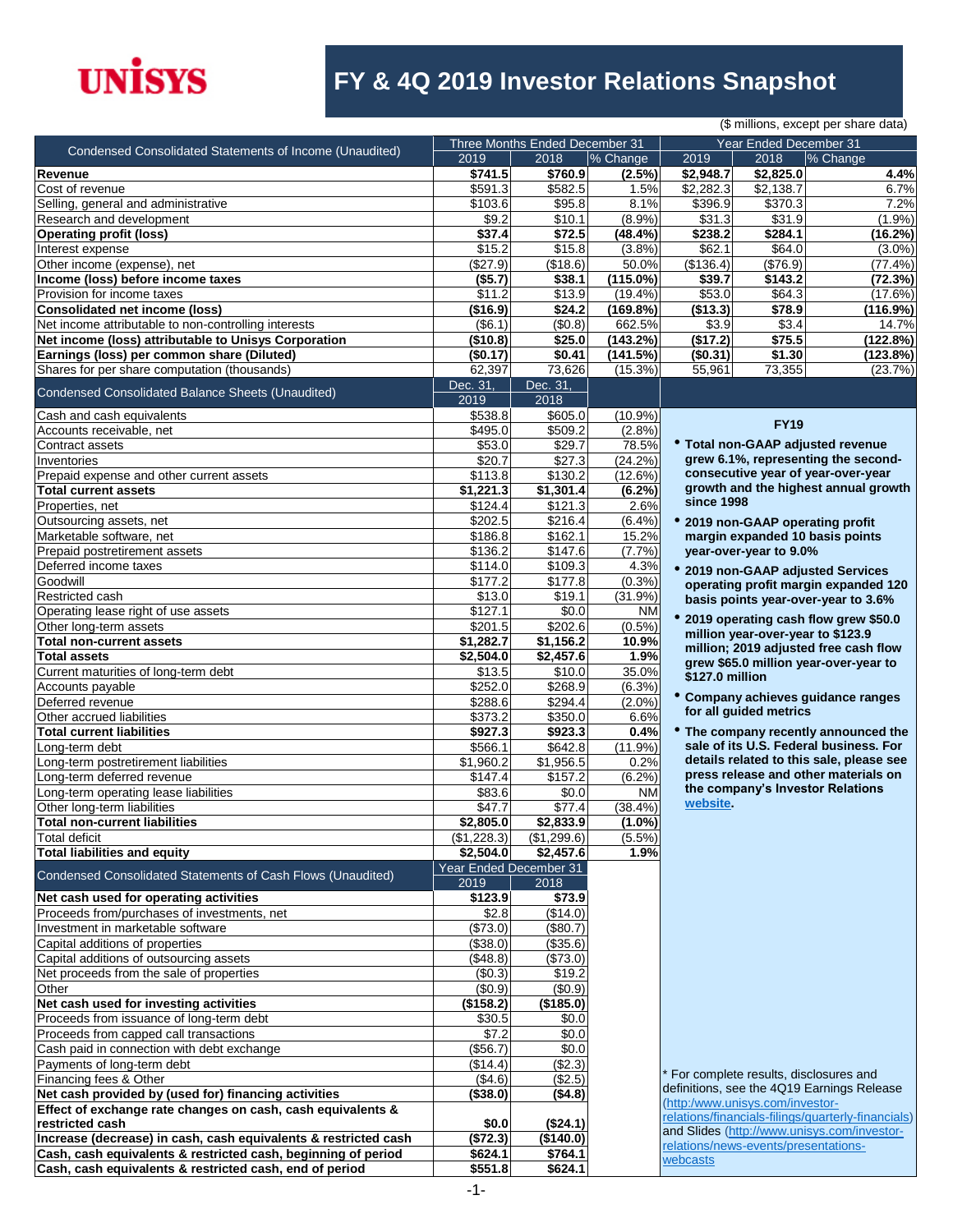## FY19 Non-GAAP Adjusted Revenue Profile (\$M)

|                          | Cloud &<br>Infrastructure<br><b>U.S. &amp; Canada</b><br>U.S. & Canada<br><b>Services</b><br>54%<br>54%<br>53% |                             |                                               | Commercial<br>30%                            |                            |                                                    |
|--------------------------|----------------------------------------------------------------------------------------------------------------|-----------------------------|-----------------------------------------------|----------------------------------------------|----------------------------|----------------------------------------------------|
| <b>Services</b><br>86%   |                                                                                                                |                             |                                               | <b>Enterprise</b><br><b>Solutions</b><br>75% | <b>Financial</b><br>22%    | <b>Recurring</b><br><b>Services</b><br>72%         |
|                          | <b>Application</b><br><b>Services</b><br>26%                                                                   |                             | <b>EMEA</b><br>25%                            |                                              | <b>Public</b><br>23%       |                                                    |
|                          | <b>BPO</b><br>7%                                                                                               | <b>International</b><br>46% | Asia                                          |                                              |                            | Non-<br><b>Recurring</b><br><b>Services</b><br>14% |
| <b>Technology</b><br>14% | <b>Technology</b><br>14%                                                                                       |                             | <b>Pacific</b><br>12%<br><b>Latin America</b> | <b>U.S. Federal</b><br>25%                   | <b>U.S. Federal</b><br>25% | <b>Technology</b><br>14%                           |
| Segment                  | <b>Segment Detail</b>                                                                                          | Geography                   | 9%<br><b>Regional Detail</b>                  | Sector                                       | Sector Detail              | Revenue Type                                       |

| <b>Segment</b>                               | <b>YTD19</b> | YTD18             | Change        | $\%$          | <b>In Constant Currency</b> |
|----------------------------------------------|--------------|-------------------|---------------|---------------|-----------------------------|
| Services                                     | \$2,535.2    | \$2,376.9         | \$158.3       | 6.7%          | 9.2%                        |
| Technology                                   | \$396.0      | \$385.7           | \$10.3        | 2.7%          | 4.8%                        |
| Total                                        | \$2,931.2    | \$2,762.6         | \$168.6       | 6.1%          | 8.6%                        |
| <b>Segment Detail</b>                        | <b>YTD19</b> | YTD18             | Change        | $\%$          | In Constant Currency        |
| Cloud & Infrastructure Services              | \$1,567.7    | \$1,363.4         | \$204.3       | 15.0%         | 17.5%                       |
| <b>Application Services</b>                  | \$750.4      | \$772.4           | (\$22.0)      | (2.8%)        | $(0.6\%)$                   |
| <b>Business Process Outsourcing Services</b> | \$217.1      | \$241.1           | (S24.0)       | $(10.0\%)$    | 23.0%                       |
| Technology                                   | \$396.0      | \$385.7           | \$10.3        | 2.7%          | 4.8%                        |
| Total                                        | \$2,931.2    | \$2,762.6         | \$168.6       | 6.1%          | 8.6%                        |
| Geography                                    | <b>YTD19</b> | YTD <sub>18</sub> | <b>Change</b> | $\frac{9}{6}$ | <b>In Constant Currency</b> |
| U.S.& Canada                                 | \$1,583.9    | \$1,269.5         | \$314.4       | 24.8%         | 24.8%                       |
| International                                | \$1,347.3    | \$1,493.1         | (\$145.8)     | (9.8%         | $(5.3\%)$                   |
| Total                                        | \$2,931.2    | \$2,762.6         | \$168.6       | 6.1%          | 8.6%                        |
| <b>Regional</b>                              | <b>YTD19</b> | <b>YTD18</b>      | Change        | $\frac{9}{6}$ | <b>In Constant Currency</b> |
| U.S. & Canada                                | \$1,583.9    | \$1,269.5         | \$314.4       | 24.8%         | 24.8%                       |
| <b>EMEA</b>                                  | \$731.6      | \$775.7           | (\$44.1)      | (5.7%)        | (1.4% )                     |
| Asia Pacific                                 | \$355.1      | \$403.8           | (\$48.7)      | $(12.1\%)$    | $(8.9\%)$                   |
| Latin America                                | \$260.6      | \$313.6           | (\$53.0)      | $(16.9\%)$    | $(10.5\%)$                  |
| Total                                        | \$2,931.2    | \$2,762.6         | \$168.6       | 6.1%          | 8.6%                        |
| <b>Sector</b>                                | <b>YTD19</b> | <b>YTD18</b>      | <b>Change</b> | $\frac{9}{6}$ | <b>In Constant Currency</b> |
| Enterprise                                   | \$2,205.3    | \$2,188.8         | \$16.5        | 0.8%          | 3.9%                        |
| U.S. Federal                                 | \$725.9      | \$573.8           | \$152.1       | 26.5%         | 26.5%                       |
| Total                                        | \$2,931.2    | \$2,762.6         | \$168.6       | 6.1%          | 8.6%                        |
| <b>Sector Detail</b>                         | <b>YTD19</b> | YTD18             | <b>Change</b> | $\frac{9}{6}$ | <b>In Constant Currency</b> |
| U.S. Federal                                 | \$725.9      | \$573.8           | \$152.1       | 26.5%         | 26.5%                       |
| <b>Public Sector</b>                         | \$658.9      | \$614.0           | \$44.9        | 7.3%          | 6.9%                        |
| Commercial                                   | \$890.8      | \$918.1           | (\$27.3)      | $(3.0\%)$     | (2.8%)                      |
| Financial                                    | \$655.6      | \$656.7           | (\$1.1)       | (0.2%)        | $(0.3\%)$                   |
| Total                                        | \$2,931.2    | \$2,762.6         | \$168.6       | 6.1%          | 8.6%                        |
| <b>Revenue Type</b>                          | <b>YTD19</b> | YTD18             | Change        | %             |                             |
| <b>Recurring Services</b>                    | \$2,120.2    | \$1,938.4         | \$181.8       | 9.4%          |                             |
| <b>Non-Recurring Services</b>                | \$415.0      | \$438.5           | (\$23.5)      | (5.4%)        |                             |
| Technology                                   | \$396.0      | \$385.7           | \$10.3        | 2.7%          |                             |
| Total                                        | \$2,931.2    | \$2,762.6         | \$168.6       | 6.1%          |                             |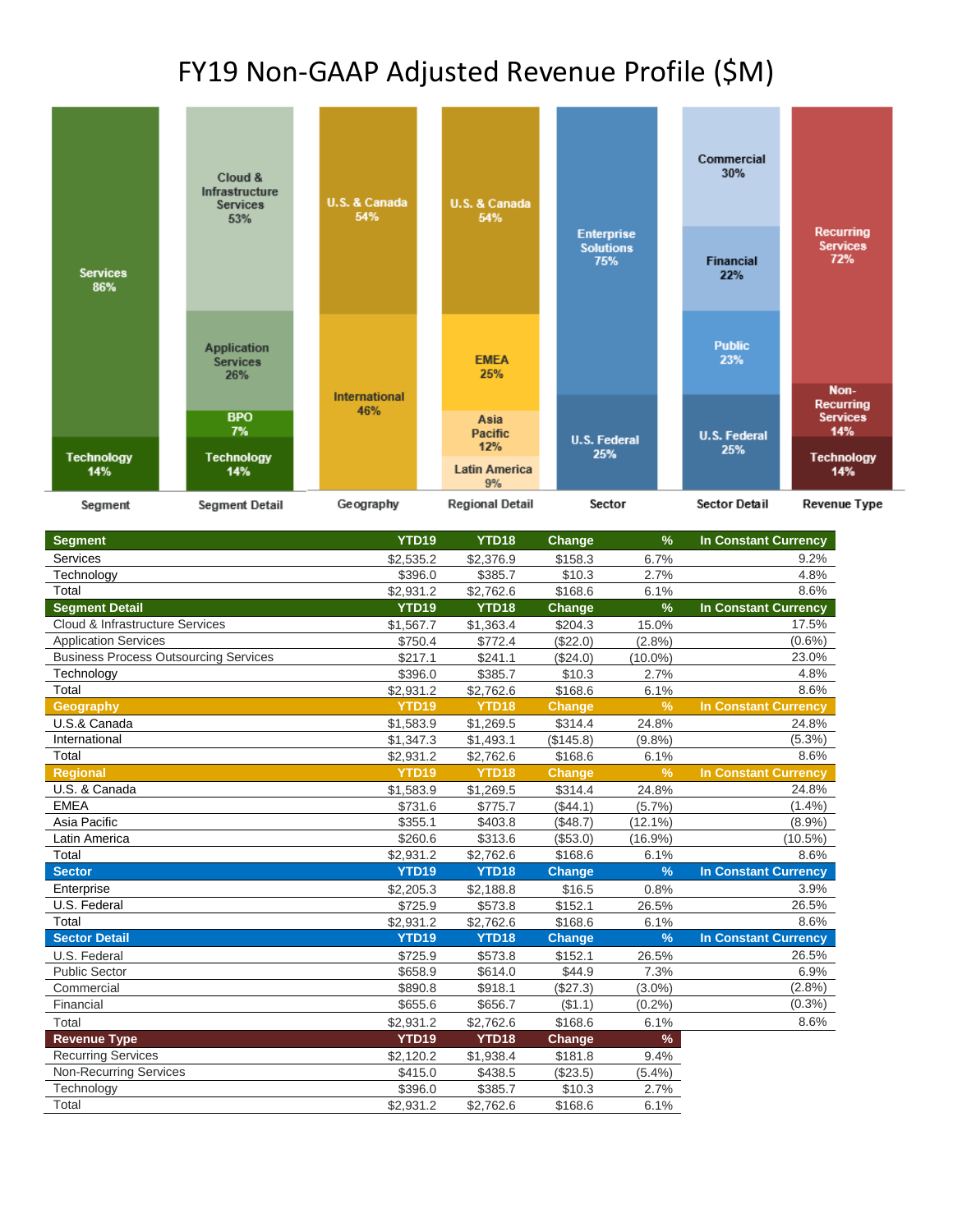#### FY19 GAAP Revenue Profile (\$M)



| <b>Segment</b>                               | <b>YTD19</b>      | YTD18             | Change        | $\frac{9}{6}$ | <b>In Constant Currency</b> |
|----------------------------------------------|-------------------|-------------------|---------------|---------------|-----------------------------|
| Services                                     | \$2,552.7         | \$2,386.3         | \$166.4       | 7.0%          | 9.5%                        |
| Technology                                   | \$396.0           | \$438.7           | (\$42.7)      | (9.7%         | $(7.2\%)$                   |
| Total                                        | \$2,948.7         | \$2,825.0         | \$123.7       | 4.4%          | 7.0%                        |
| <b>Segment Detail</b>                        | YTD19             | YTD18             | Change        | $\frac{9}{6}$ | <b>In Constant Currency</b> |
| Cloud & Infrastructure Services              | \$1,567.7         | \$1,363.4         | \$204.3       | 15.0%         | 17.5%                       |
| <b>Application Services</b>                  | \$750.4           | \$772.4           | (\$22.0)      | (2.8%         | $(0.6\%)$                   |
| <b>Business Process Outsourcing Services</b> | \$234.6           | \$250.5           | (\$15.9)      | (6.3%)        | $(2.5\%)$                   |
| Technology                                   | \$396.0           | \$438.7           | (\$42.7)      | (9.7%         | $(7.2\%)$                   |
| Total                                        | \$2,948.7         | \$2,825.0         | \$123.7       | 4.4%          | 7.0%                        |
| Geography                                    | <b>YTD19</b>      | <b>YTD18</b>      | <b>Change</b> | $\frac{9}{6}$ | <b>In Constant Currency</b> |
| U.S.& Canada                                 | \$1,583.9         | \$1,274.6         | \$309.3       | 24.3%         | 24.3%                       |
| International                                | \$1,364.8         | \$1,550.4         | (\$185.6)     | $(12.0\%)$    | $(7.5\%)$                   |
| Total                                        | \$2,948.7         | \$2,825.0         | \$123.7       | 4.4%          | 7.0%                        |
| <b>Regional</b>                              | YTD <sub>19</sub> | YTD <sub>18</sub> | <b>Change</b> | $\frac{9}{6}$ | <b>In Constant Currency</b> |
| U.S. & Canada                                | \$1,583.9         | \$1,274.6         | \$309.3       | 24.3%         | 24.3%                       |
| <b>EMEA</b>                                  | \$749.1           | \$823.7           | (\$74.6)      | $(9.1\%)$     | (4.7%)                      |
| Asia Pacific                                 | \$355.1           | \$411.0           | (\$55.9)      | $(13.6\%)$    | $(10.4\%)$                  |
| Latin America                                | \$260.6           | \$315.7           | (\$55.1)      | (17.5%)       | $(11.1\%)$                  |
| Total                                        | \$2,948.7         | \$2,825.0         | \$123.7       | 4.4%          | 7.0%                        |
| <b>Sector</b>                                | YTD19             | <b>YTD18</b>      | <b>Change</b> | $\frac{9}{6}$ | <b>In Constant Currency</b> |
| Enterprise                                   | \$2,222.8         | \$2,251.2         | (\$28.4)      | $(1.3\%)$     | 1.9%                        |
| U.S. Federal                                 | \$725.9           | \$573.8           | \$152.1       | 26.5%         | 26.5%                       |
| Total                                        | \$2,948.7         | \$2,825.0         | \$123.7       | 4.4%          | 7.0%                        |
| <b>Sector Detail</b>                         | YTD <sub>19</sub> | YTD18             | Change        | $\frac{9}{6}$ | <b>In Constant Currency</b> |
| U.S. Federal                                 | \$725.9           | \$573.8           | \$152.1       | 26.5%         | 26.5%                       |
| <b>Public Sector</b>                         | \$658.9           | \$618.4           | \$40.5        | 6.5%          | 9.8%                        |
| Commercial                                   | \$890.8           | \$925.2           | (\$34.4)      | (3.7%)        | (1.4%)                      |
| Financial                                    | \$673.1           | \$707.6           | (\$34.5)      | (4.9%         | $(0.6\%)$                   |
| Total                                        | \$2,948.7         | \$2,825.0         | \$123.7       | 4.4%          | 7.0%                        |
| <b>Revenue Type</b>                          | <b>YTD19</b>      | YTD18             | <b>Change</b> | $\%$          |                             |
| <b>Recurring Services</b>                    | \$2,120.2         | \$1,938.4         | \$181.8       | 9.4%          |                             |
| <b>Non-Recurring Services</b>                | \$432.5           | \$447.9           | (\$15.4)      | (3.4%)        |                             |
| Technology                                   | \$396.0           | \$438.7           | (\$42.7)      | (9.7%         |                             |
| Total                                        | \$2,948.7         | \$2,825.0         | \$123.7       | 4.4%          |                             |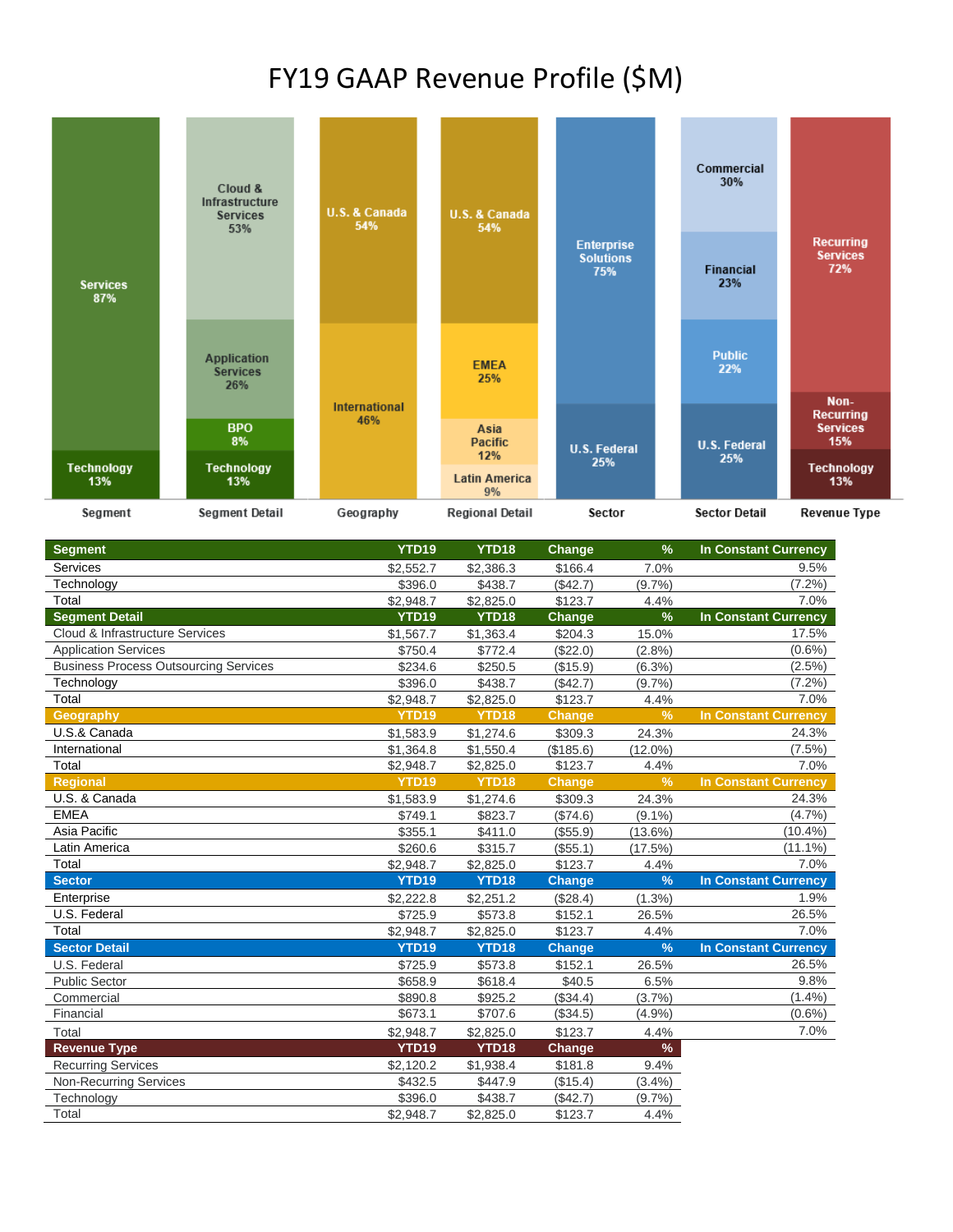## 4Q19 Non-GAAP Adjusted Revenue Profile (\$M)



| Segment                                      | 4Q19    | 4Q18    | Change   | %             | In Constant Currency |
|----------------------------------------------|---------|---------|----------|---------------|----------------------|
| Services                                     | \$630.9 | \$619.2 | \$11.7   | 1.9%          | 3.0%                 |
| Technology                                   | \$108.4 | \$135.4 | (\$27.0) | $(19.9\%)$    | $(18.6\%)$           |
| Total                                        | \$739.3 | \$754.6 | (\$15.3) | $(2.0\%)$     | (0.8% )              |
| <b>Segment Detail</b>                        | 4Q19    | 4Q18    | Change   | $\%$          | In Constant Currency |
| Cloud & Infrastructure Services              | \$409.3 | \$363.2 | \$46.1   | 12.7%         | 13.8%                |
| <b>Application Services</b>                  | \$176.3 | \$194.3 | (\$18.0) | $(9.3\%)$     | (7.9%)               |
| <b>Business Process Outsourcing Services</b> | \$45.3  | \$61.7  | (\$16.4) | $(26.6\%)$    | $(25.4\%)$           |
| Technology                                   | \$108.4 | \$135.4 | (\$27.0) | $(19.9\%)$    | $(18.6\%)$           |
| Total                                        | \$739.3 | \$754.6 | (\$15.3) | $(2.0\%)$     | (0.8% )              |
| Geography                                    | 4Q19    | 4Q18    | Change   | $\frac{9}{6}$ | In Constant Currency |
| U.S.& Canada                                 | \$414.2 | \$343.2 | \$71.0   | 20.7%         | 20.7%                |
| International                                | \$325.1 | \$411.4 | (\$86.3) | $(21.0\%)$    | $(18.4\%)$           |
| Total                                        | \$739.3 | \$754.6 | (\$15.3) | $(2.0\%)$     | (0.8% )              |
| Regional                                     | 4Q19    | 4Q18    | Change   | $\frac{9}{6}$ | In Constant Currency |
| U.S. & Canada                                | \$414.2 | \$343.2 | \$71.0   | 20.7%         | 20.7%                |
| <b>EMEA</b>                                  | \$167.7 | \$202.2 | (\$34.5) | $(17.1\%)$    | $(15.2\%)$           |
| Asia Pacific                                 | \$90.2  | \$98.4  | (\$8.2)  | $(8.3\%)$     | (6.7%)               |
| Latin America                                | \$67.2  | \$110.8 | (\$43.6) | (39.4%)       | (34.6%)              |
| Total                                        | \$739.3 | \$754.6 | (\$15.3) | $(2.0\%)$     | (0.8% )              |
| <b>Sector</b>                                | 4Q19    | 4Q18    | Change   | $\frac{9}{6}$ | In Constant Currency |
| Enterprise                                   | \$544.7 | \$596.9 | (\$52.2) | (8.7%)        | $(7.1\%)$            |
| U.S. Federal                                 | \$194.6 | \$157.7 | \$36.9   | 23.4%         | 23.4%                |
| Total                                        | \$739.3 | \$754.6 | (\$15.3) | $(2.0\%)$     | (0.8% )              |
| <b>Sector Detail</b>                         | 4Q19    | 4Q18    | Change   | $\frac{9}{6}$ | In Constant Currency |
| U.S. Federal                                 | \$194.6 | \$157.7 | \$36.9   | 23.4%         | 23.4%                |
| <b>Public Sector</b>                         | \$170.3 | \$155.2 | \$15.1   | 9.7%          | 14.8%                |
| Commercial                                   | \$231.8 | \$232.1 | (\$0.3)  | $(0.1\%)$     | (5.9%)               |
| Financial                                    | \$142.6 | \$209.6 | (\$67.0) | $(32.0\%)$    | (31.2%)              |
| Total                                        | \$739.3 | \$754.6 | (\$15.3) | $(2.0\%)$     | (0.8%                |
| Revenue Type                                 | 4Q19    | 4Q18    | Change   | $\%$          |                      |
| <b>Recurring Services</b>                    | \$521.4 | \$502.3 | \$19.1   | 3.8%          |                      |
| <b>Non-Recurring Services</b>                | \$109.5 | \$116.9 | (\$7.4)  | $(6.3\%)$     |                      |
| Technology                                   | \$108.4 | \$135.4 | (\$27.0) | $(19.9\%)$    |                      |
| Total                                        | \$739.3 | \$754.6 | (\$15.3) | $(2.0\%)$     |                      |